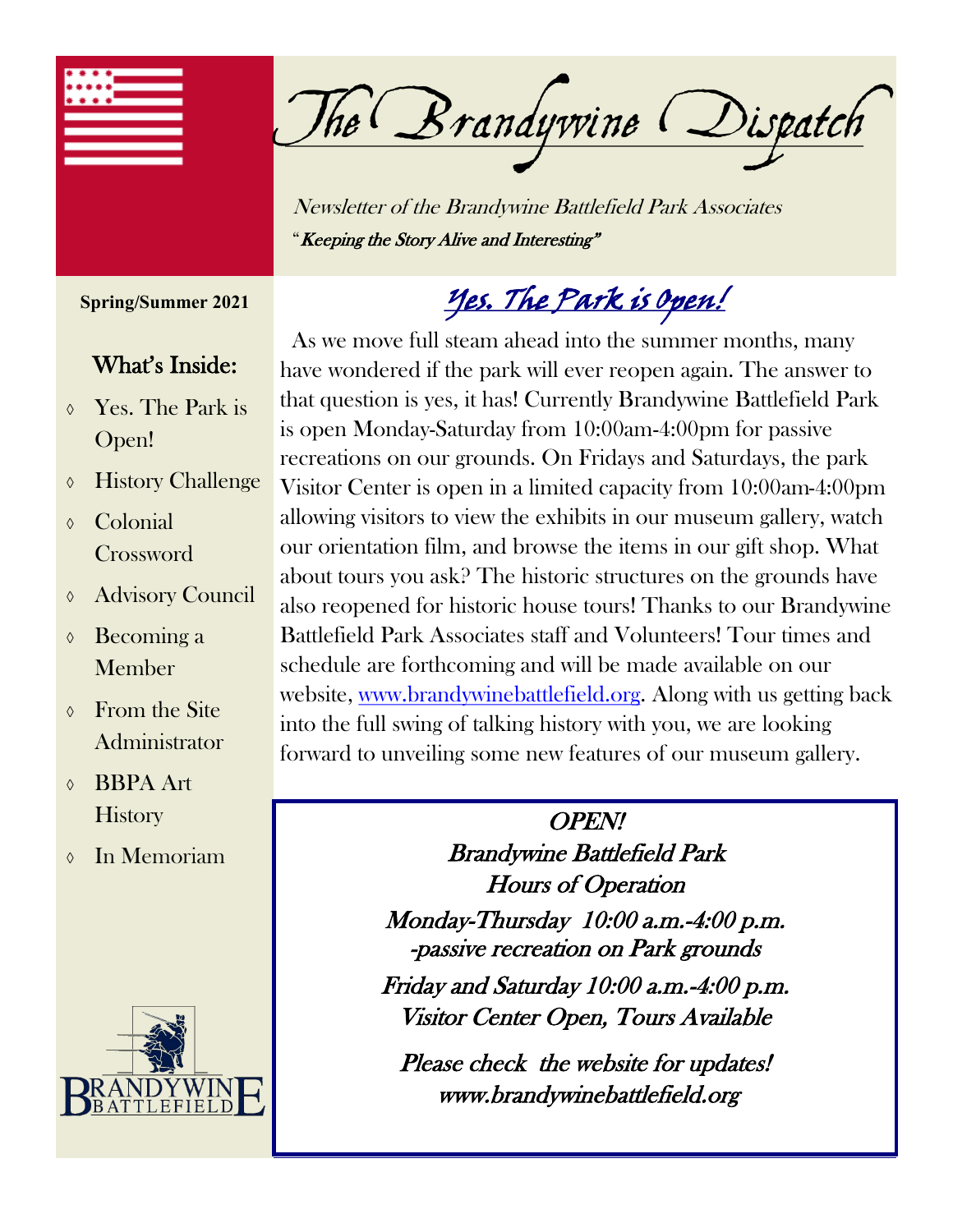

The Brandywine Dispatch is published quarterly by BBPA, and is free with membership.

Submissions are welcome! Mail to: Newsletter Editor Brandywine Battlefield Park Associates P.O. Box 202 Chadds Ford, PA 19317 610-459-3342

EMAIL SUBMISSIONS TO

[bbpaorgcommunications@gmail.com](mailto:bbpaorgcommunications@gmail.com)

#### BBPA Board Members:

President: Hank Weaver Vice President / Secretary: Theresa Ceulers Treasurer: Shirley D. Dogan Director: George Thorpe Director: Peter Adams Advisory Council Chair: Linnell Trimbell

#### Staff Personnel:

Doug Miller - Site Administrator

Andrew Outten– Director of Education & Museum Services

Jesse Wolfe– Edu & Tech Services

Nancy Heitzenreiter– Business Services Coordinator

Brett Patterson– Controller

Ken Levin– PHMC Maintenance



# Yes. The Park is Open cont'd

 Over the past several months, our museum has undergone some retrofitting in order update and add new and interesting exhibit panels for your enjoyment. One new interpretive effort focuses on the aftermath of the battle and the impact the five-day Crown Force occupation had on the local civilian including Benjamin Ring in whose home General Washington made his headquarters from September 9-11, 1777. Another highlight of the new exhibits is the firsthand account of Joseph Townsend, a Quaker living within the battlefield landscape who experienced the prelude, action, and aftermath of the Battle of Brandywine. Shortly before his death in 1841, Townsend penned his experiences relating to the battle and his account is one of the most descriptive primary sources we have from a civilian standpoint. You will be able to see a facsimile of several pages of the document (the original pages being too fragile to put on display) and learn about Townsend's experience through his eyes. Another highlight honors the Marquis de Lafayette and his return to America in 1824 and 1825. On display is new information pertaining to this hero of the American Revolution along with a gold commemoration coin from his return visit to Chester County.

 It has been a tremendously long year and a half for all of us, but we are finally starting to see a light at the end of the tunnel. We have long been waiting for this time to come and we know you have too! We thank you for your patience and look forward to seeing you back at the park very soon!



Andrew Outten, Director of Education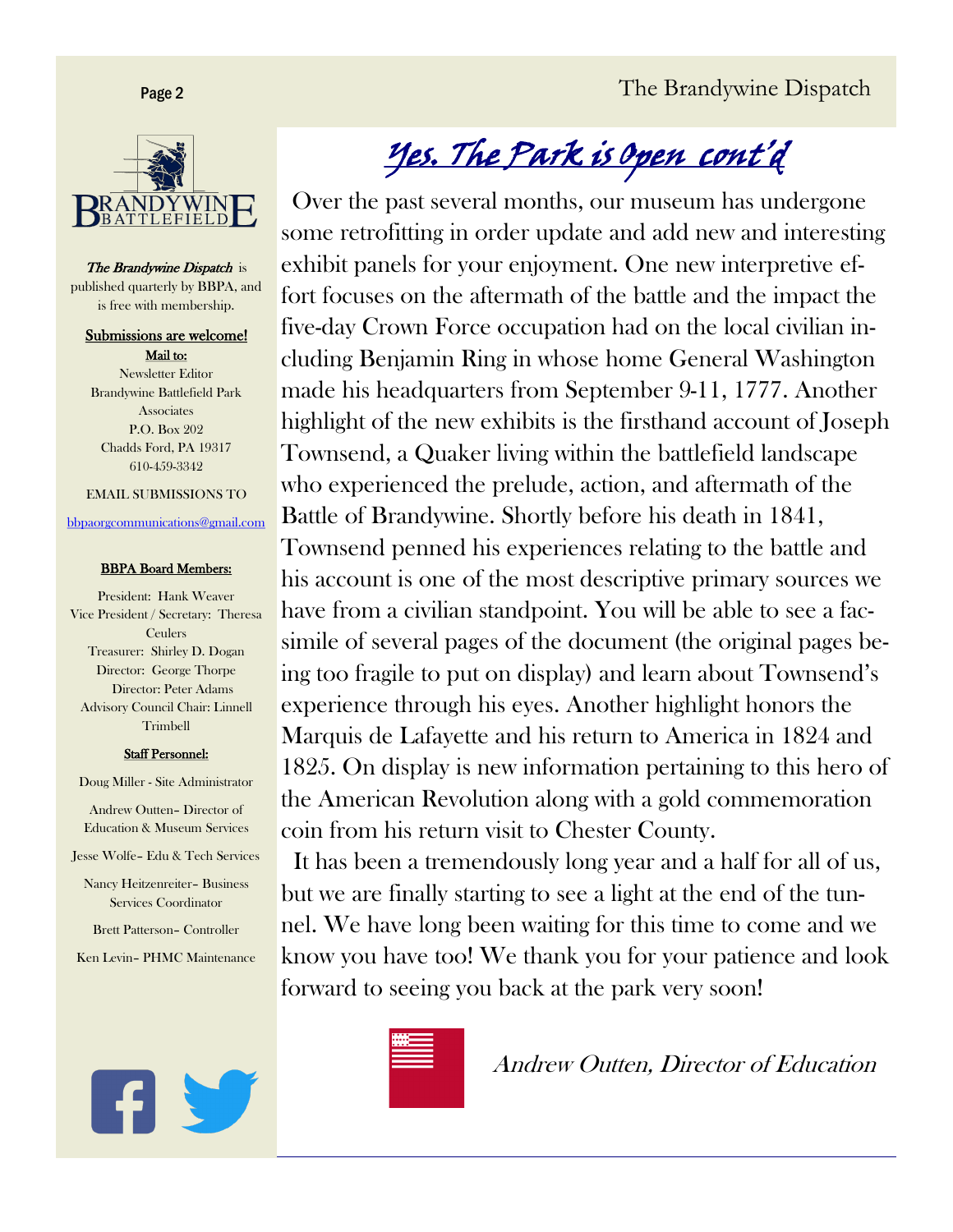Page 3 The Brandywine Dispatch





### **Who Am I?**

- My nickname was "Black Dick" because of my swarthy complexion.
- I was born in London and served during the Seven Years' War as a captain of the *Dunkirk*.
- $\blacksquare$  I inherited the Irish title of Viscount on the death on my brother.
- $\blacksquare$  I was a member of Parliament and Treasurer of the Navy.
- $\blacksquare$  With my brother, I served in the American Revolution.

Answer on page 9

### **Who Am I?**

- I was born in Western Massachusetts in 1760, son of a Congregationalist preacher.
- I enlisted in a Connecticut regiment when I was 15 and served with the troops at Valley Forge.
- $\blacksquare$  I served through the entire war ending at Yorktown.
- After the war, I taught school in New York state and received a pension in 1818.
- I wrote a diary of my time served during the Revolutionary War when I was 70 yr. old.

Answer on page 9

### **Did You Know?**

#### **Colonial American English Definitions:**

*Muckle*—(V) to mix something lightly

*Daggle*- (V) To run through mud and water; William Byrd went, "daggling though the rain after him".

*On the high rope*- Excited; very angry. In 1711, William Byrd wrote, "I met Mr. Holloway and reasoned with him about his account, bur he was on the high rope and gave me back my papers."

*An't-* (V) an abbreviation of *am not*. In his 1766 diary, John Adams wrote, "Come, come, Mr. Veasey, says Master Joseph Cleverly, don't you say too much; I an't of that mind."

*Poltroon*- (N) A coward. In 1776, Gen. William Smallwood related, "We have twice stripped from these poltroons several of our soldiers' coats."

*Wormer*- (N) A screwlike device on the end of a ramrod for removing a charge from a muzzleloading gun. A 1702 Massachusetts document listed, "a gunne mallet…. a wormer & scourer for small armes."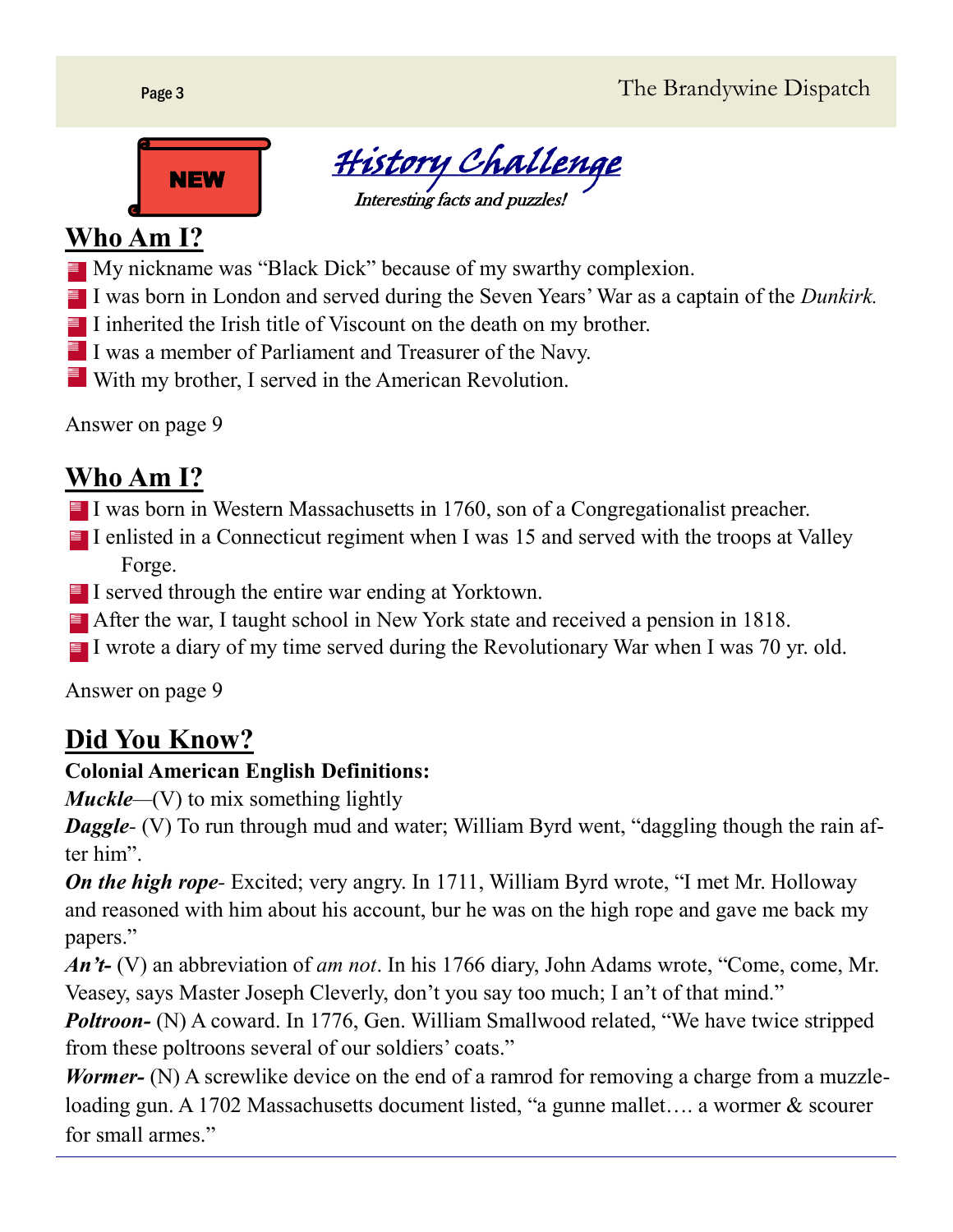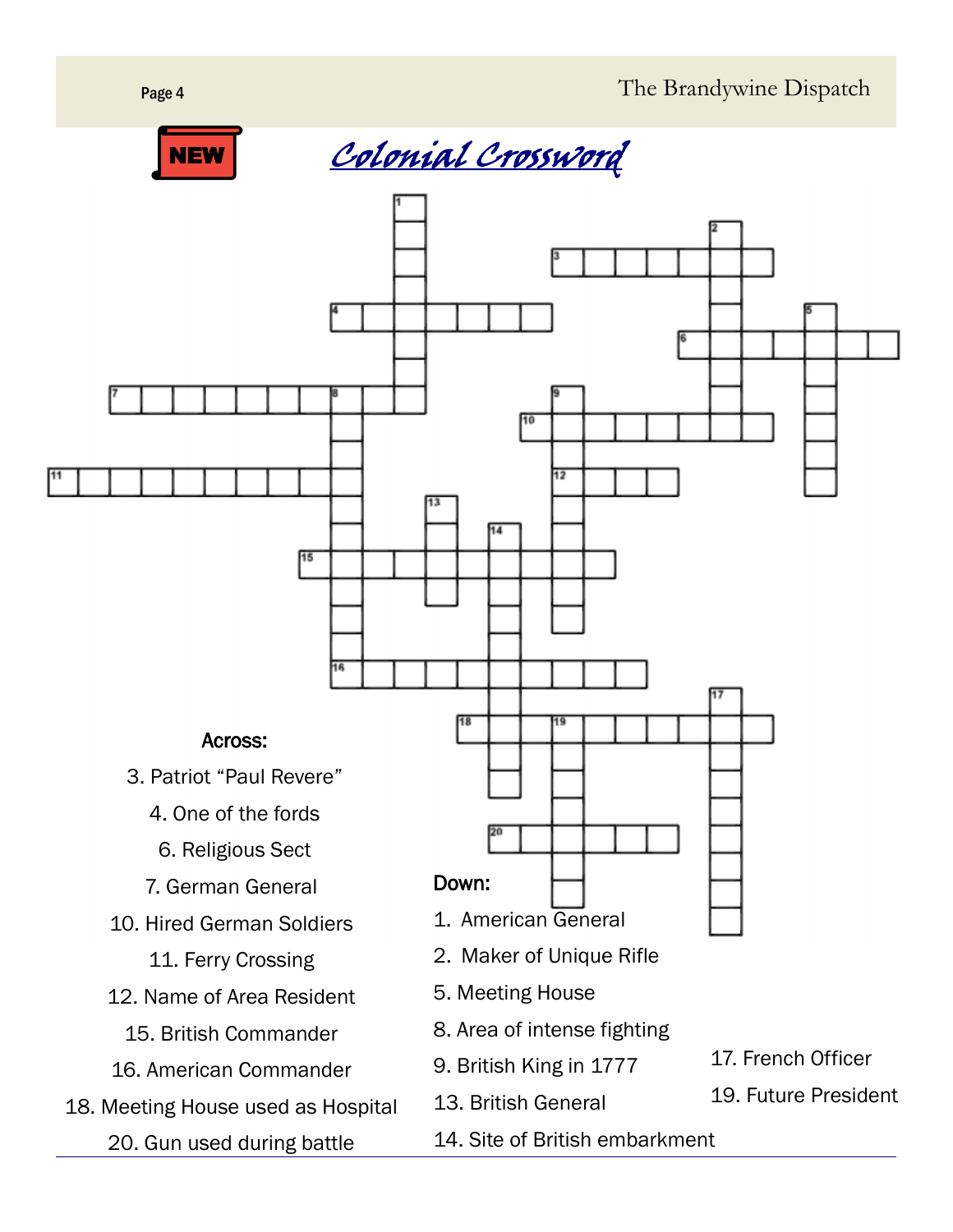# Advisory Council

 Over the many years, which I have been associated with the Brandywine Battlefield Park Associates (BBPA), I have crossed paths with many people who possess knowledge and interest in the Brandywine Battlefield, yet who are unable to serve in committed volunteer capacity.

 These interested friends may be legally or ethically prohibited from serving on the Board of Directors, or simply cannot due other obligations. Yet, they possess a base of expertise which can benefit the larger story of the Battle of the Brandywine.

 Realizing this valuable resource base, I conceptualized this idea into the BBPA Advisory Council. The parameters are simple – advice without strict governance. Using experience and expertise to provide guidance to the BBPA Board of Directors. This forum provides for people who may have served on our Board, or those who have not served on the Board.

 I envisioned this concept several years ago and proposed the idea to the BBPA Board of Directors during the October 22, 2020, Board Meeting when the Advisory Council creation was approved.

 The Advisory Council is established and governed by the BBPA BY-LAWS (3/11/18) Article X: Sections 1-7: Nominations. & Article XIV: Section 1-3: Standing Committees stipulates that "There shall also be such standing committees as from time to time shall be determined by the Board of Directors".

 The Advisory Council is a non-Board forum of subject matter experts and supporters, who will advise the Board of Directors Brandywine Battlefield Park Associates (BBPA) on special projects and issues. This group will be led by former BBPA Board of Director(s). The Advisory Council may advise BBPA with improvements, outcomes, as well as, public and community interests of the preserving the story of the *Battle of Brandywine*. The parameters, agenda and schedule for the Advisory Council are being developed.

Linn (Linnell) Trimbell Chair, Advisory Council

*\*The PHMC Site Administrator and BBPA President are both "Ex Officio" members of all committees.*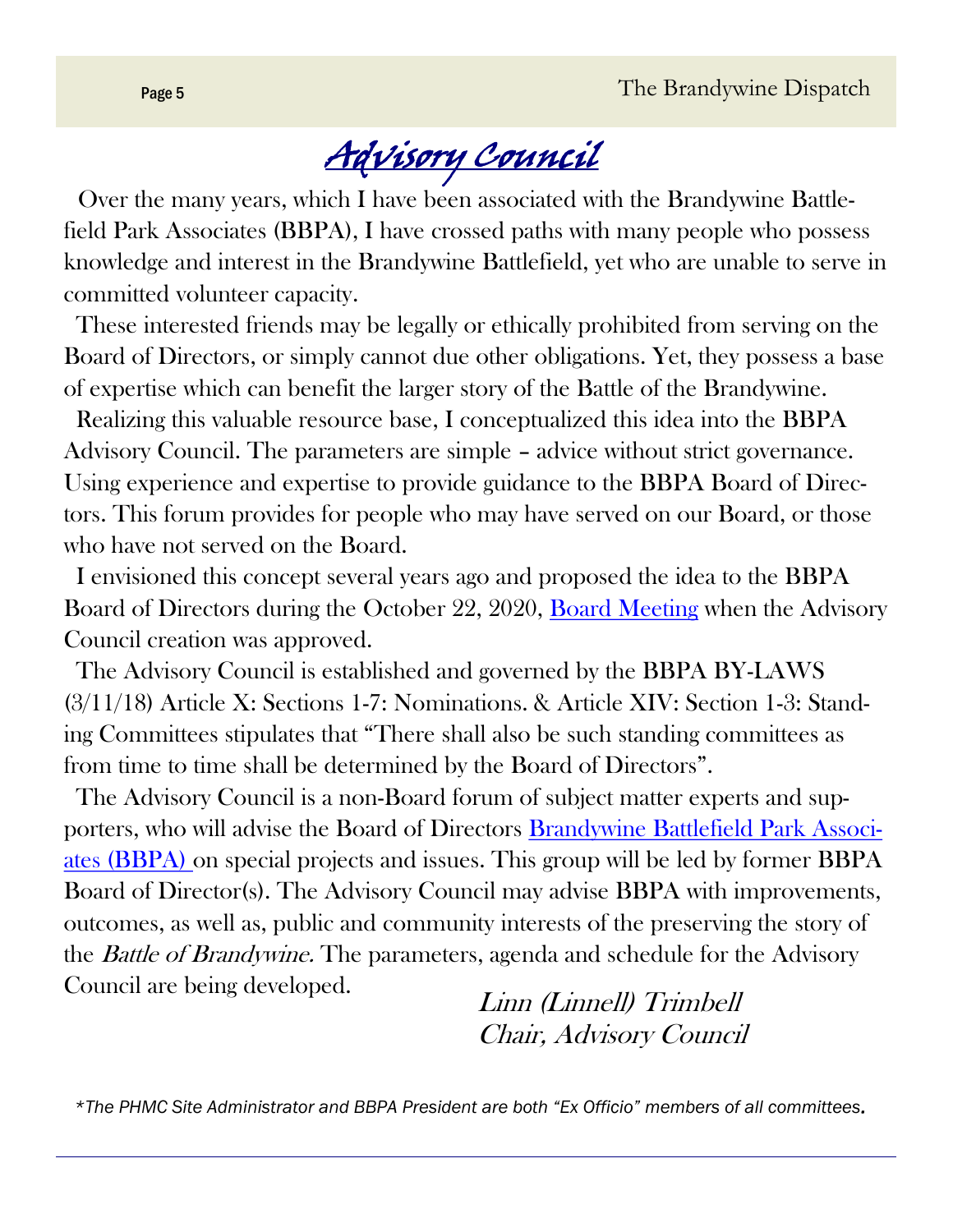Become a Member and Make a Difference!

 Brandywine Battlefield Park Associates Members are part of one of Pennsylvania's oldest public-private partnerships in support of this historic site! As a Member of the Brandywine Battlefield Park Associates you help support this national treasure and its history by preserving the past, providing education for the present and keeping our mission alive for the future.

#### Membership Opportunities include:

#### Individual \$25

- Unlimited free admission to Museum and House Tours for 1 year
- 10% discount in Giftshop
- 10% discount on Battlefield Driving Tours

Quarterly Newsletter with Members Only updates

### Family \$35

- Unlimited free admission to Museum and House Tours for Member & immediate family
- 10% discount in Giftshop
- 10% discount on Battlefield Driving Tours

Quarterly Newsletter with Members Only updates

### Benefactor \$75

• Enjoy all Family Membership benefits Plus 15% discount in Giftshop

### Business \$100

- Enjoy all Benefactor Membership benefits
- Plus 15% discount in Giftshop

Please visit [www.brandywinebattlefield.org](http://www.brandywinebattlefield.org) to join or contact us at [bbpaorgcommunications@gmail.com](mailto:bbpaorgcommunications@gmail.com) or 610-459-3342 for more information.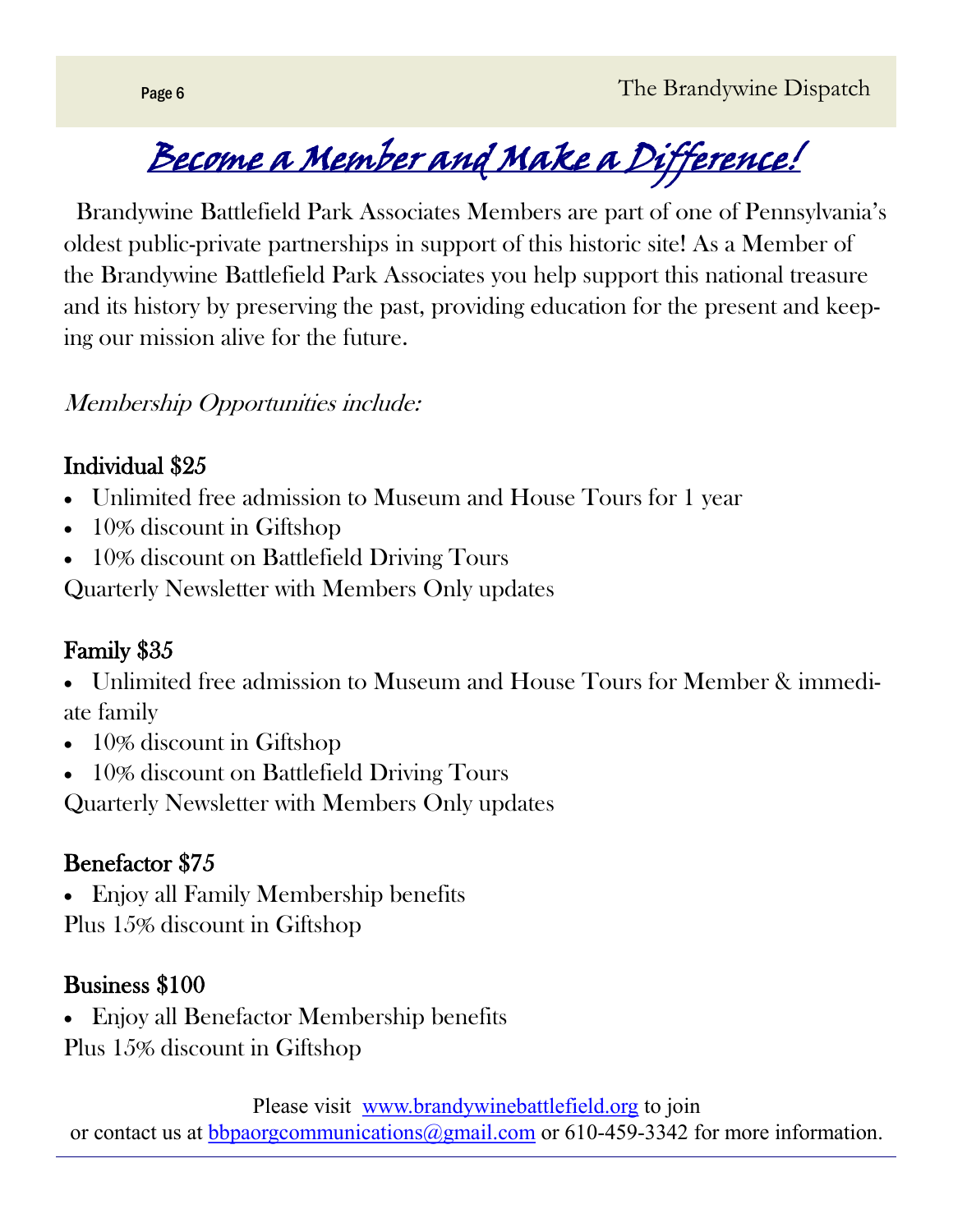# From the Site Administrator's Desk

 As we collectively emerge from our forced COVID separation I thought it would be wise to share the work that has continued at Brandywine Battlefield Park during our closure. I truly hope you will visit our site in person to see these improvements and to support the site and Associates.

 Since March of 2020, the site has had extensive exterior paint restoration to both the Ring House and the Gilpin House. Ken, our groundskeeper, has done his usual herculean job of maintaining the grounds and systems of the park and assuring all remains operational and presentable. Regional Curator Rachel Yerger arranged the conservation of over 30 artifacts in the exhibit and their safe reinstallation. Rachel and Ken also worked with a contract firm to update and refresh several the panels in our exhibit and this work continues.

 The water concerns in the Visitor Center have been resolved and the Pa Historical and Museum Commission's Division of Architecture and Preservation worked with Ken and the Department of Environmental Protection to assure that our water quality in the Visitor Center is safe and that the site has a path for future improvements.

 In April of this year the PHMC was able to open the Visitor Center on Fridays and we will expand to Fridays and Saturdays and open the historic homes beginning July  $9<sup>th</sup>$  and  $10<sup>th</sup>$  with the support of the Brandywine Battlefield Park Associates. Plans for the upcoming year are currently under development and I think we all have reason to be optimistic.

 I hope each of you will come to visit the park in the next few months to see the improvements to the site and consider supporting the Associates with a new or renewed membership. I will look forward to seeing you at the park.

> Sincerely, Doug Miller, Acting Site Administrator (PHMC)

## BBPA "Art History"

Tap into your creative side. BBPA is now accepting submissions for the new Art History segment of the Brandywine Dispatch. Each issue will showcase works of art created by our readers. Art works can be drawings, paintings, photography, sculpture, needlework, poetry, essay, music and other creative art forms. The subject matter should be the Battle of the Brandywine, The Brandywine Battlefield or the Brandywine Battlefield Park. The artwork will be divided into two divisions: Youth-age 18 and under; Adult-over 18 years.

 We are currently seeking submissions for the September Brandywine Dispatch. Send a picture of your creation to [bbpaorgcommunications@gmail.com](mailto:bbpaorgcommunications@gmail.com) and specify your name, youth or adult division, title of the artwork and contact information. Artists of published art works will receive a \$5.00 certificate to the Gift Shop.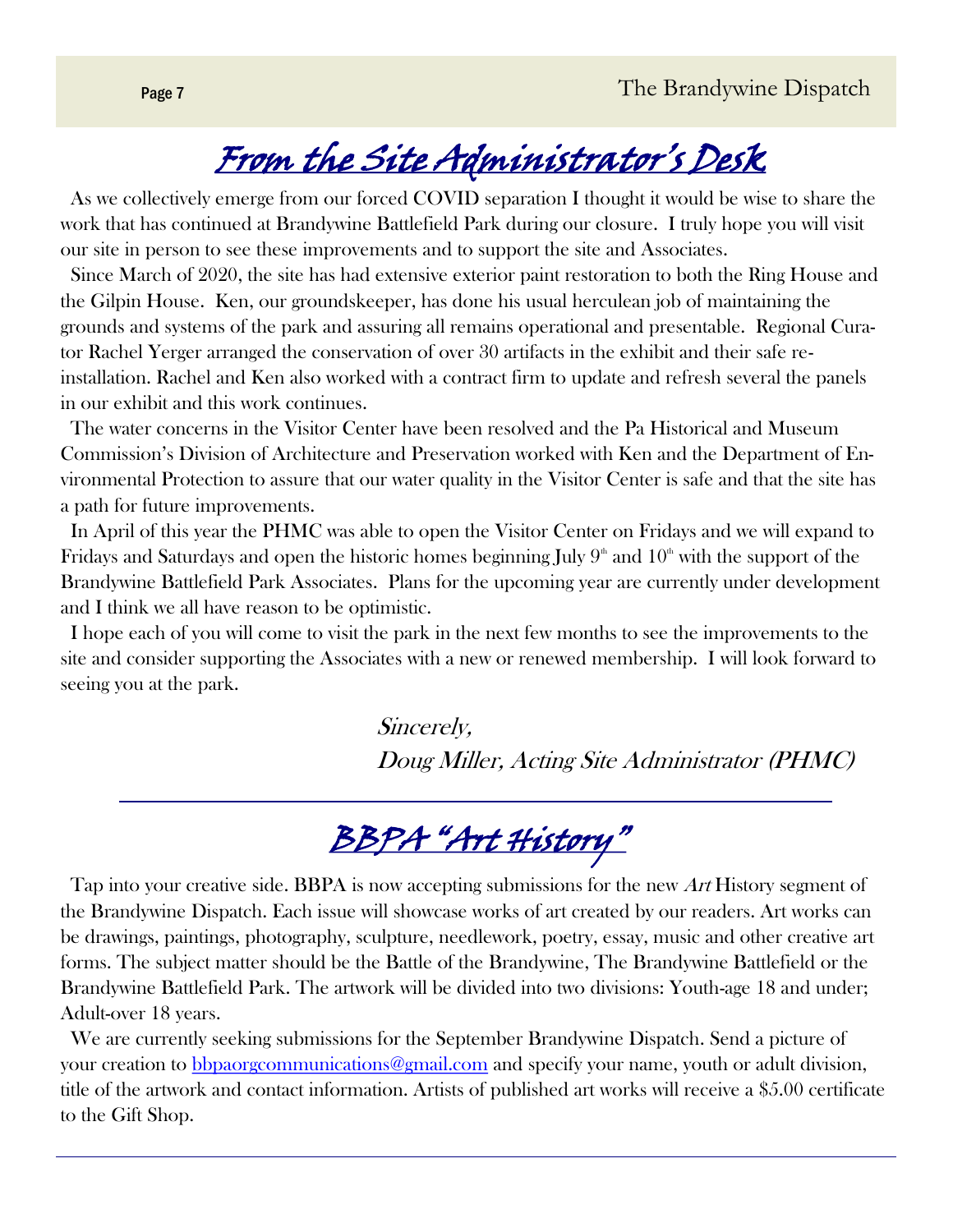

### **Ralph Edward Denlinger**

February 6, 1953-June 12, 2021

 It is with the deepest sadness that we announce the passing of a dedicated volunteer and friend, Ralph Denlinger. Ralph was involved with the Brandywine Battlefield Park Associates for nearly a decade where he volunteered as a period interpreter for school programs, a guide for the public and other visitors, and a historical consultant whenever he was needed. Ralph was passionate about the American Revolution and  $18<sup>th</sup>$  century history, along with many other things, but was particularly passionate about the role of the Ches-



ter County Militia throughout the American Revolution. In some cases, we referred to Ralph as our "Militia Guru" as his research set a new precedent for understanding the complexity of its participation in the war.



 Additionally, because of Ralph, we were able to discover the true origin of the famous and well-known Brandywine Flag pictured here. Through his research, Ralph was able to trace the origin of the flag to the Chester County Militia deeming it Chester County's "hometown flag" during the war. For his hard work and dedication to Brandywine Battlefield Park, the BBPA and PHMC recognized Ralph as Volunteer of the Year in 2016. Ralph's passing brings a great loss to Brandywine Battlefield Park, but his legacy and the knowledge he instilled in others will continue to live on.

We will miss Ralph greatly.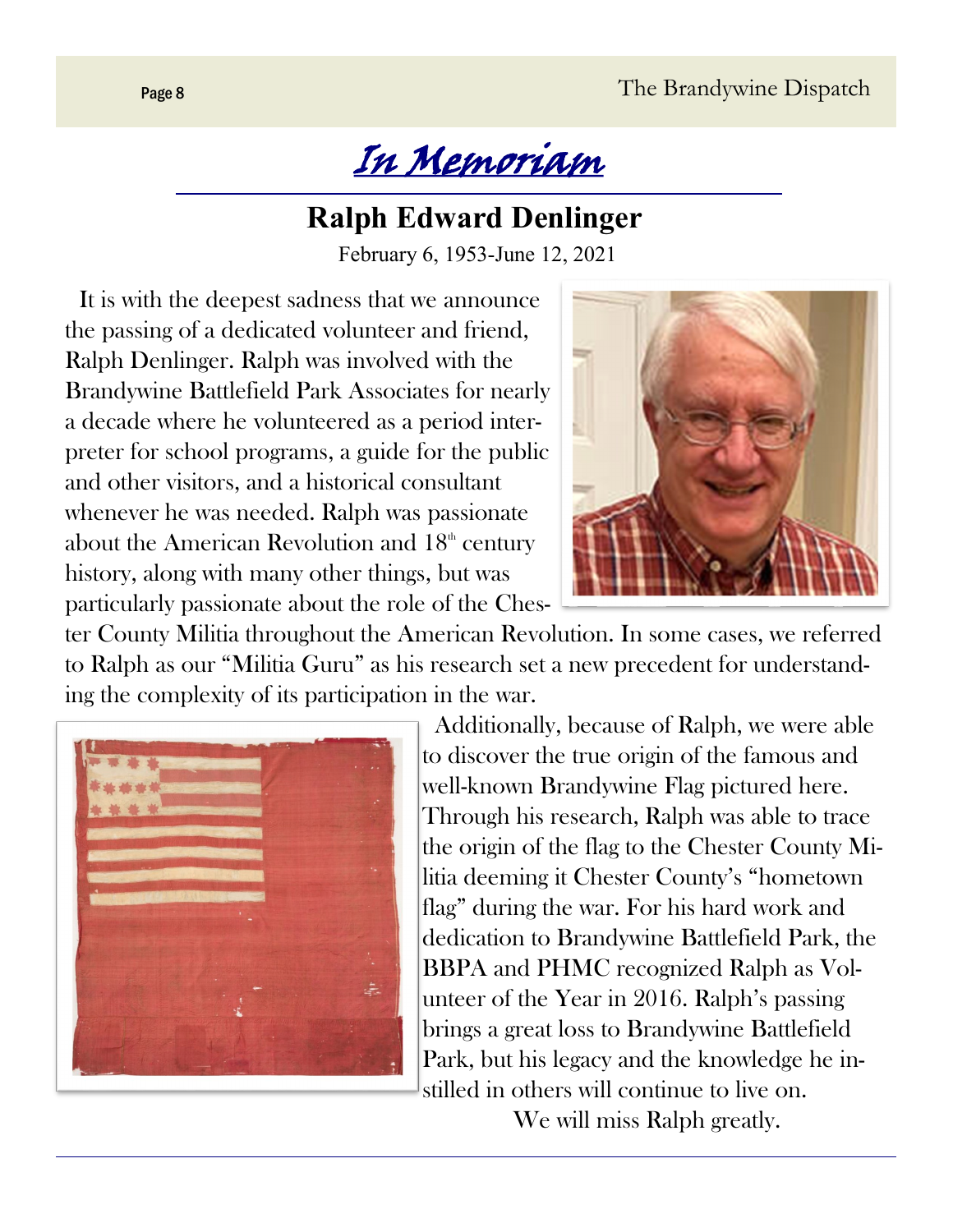



Who Am I Answers

1. Richard Howe, Viscount, British Admiral 2. Joseph Plumb Martin